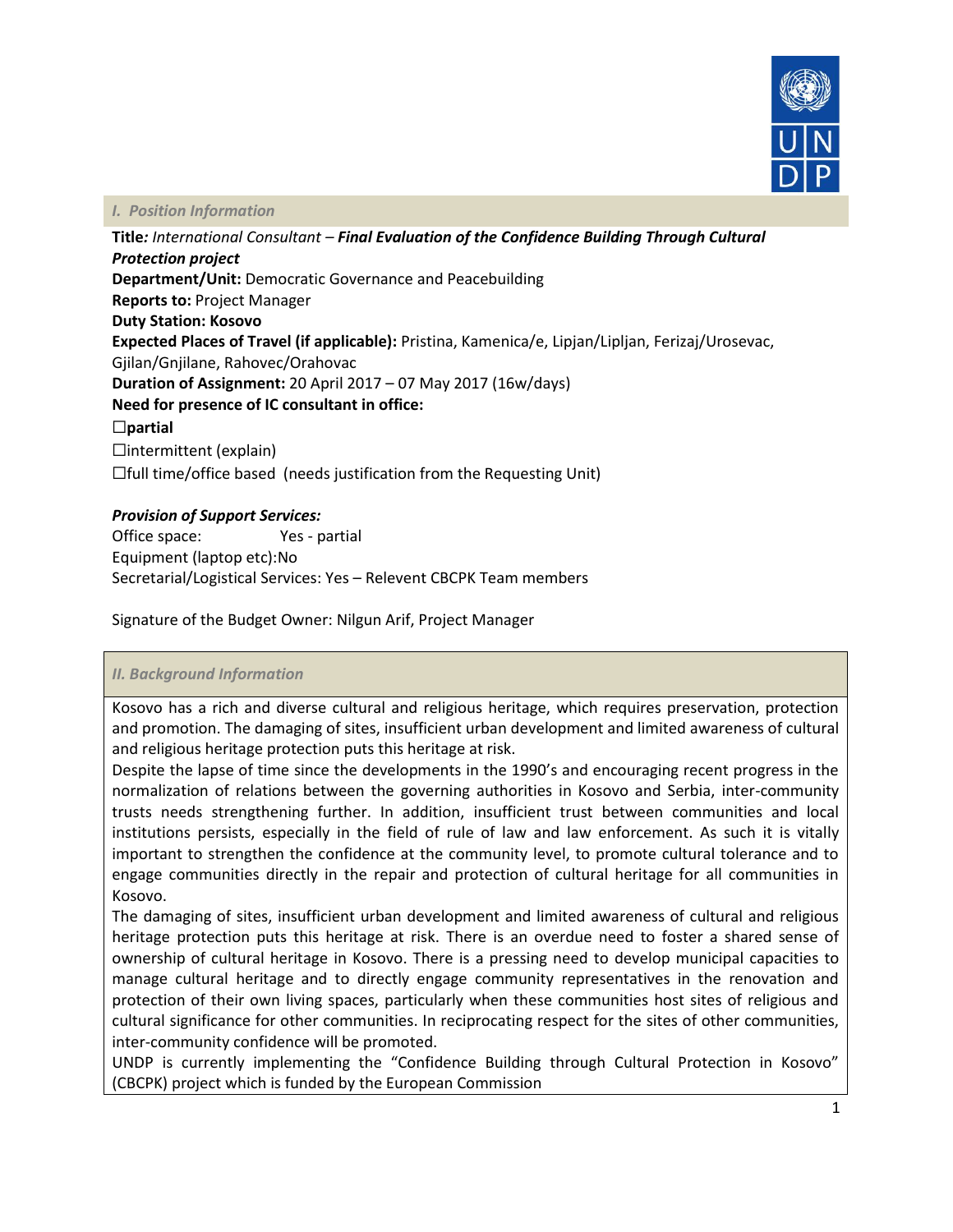The overall objective of the project is:

To contribute to improved inter-community tolerance and respect for the cultural identity and heritage. This objective will be achieved through pursuit of the following specific objectives:

- To improve inter-community trust at municipality level as well as trust between communities and municipal authorities.
- To increase engagement of the communities in the protection of religious and cultural heritage.
- To improve the capacity of law-enforcement bodies to protect sites of religious and cultural significance.

Partners include: Kosovo Police Unit for the Security of Buildings and Cultural Heritage; Ministry of Environment and Spatial Planning; Ministry of Culture, Youth and Sports/Department of Cultural Heritage Protection.

Working closely with municipal officials and religious communities, this EU funded project is focused on renovation, beautification and rehabilitation of selected sites and establishing mechanisms to protect and preserve cultural heritage. The project also has a strong youth engagement component and aims to raise awareness about cultural diversity and shared responsibility for protecting and promoting cultural heritage. In close cooperation with EULEX, the project also supports the capacity development of the Kosovo Police Unit for the Protection of Cultural and Religious Heritage.

# *III. Objective of the Assignment*

The objective of the assignment is to conduct a final evaluation of the project outputs in terms of their Relevance, Impact, Effectiveness, Efficiency, Sustainability Gender, Theory of Change or Results/Outcome Map, and Stakeholders and Partnership Strategy, and provide recommendations for any improvemets that can be made for future projects with a similar outcome. The evaluation should enables UNDP Kosovo, the donor and other stakeholders to draw lessons from the evaluation for future similar undertakings.

The consultant will work under direct supervision of the Project Manager, in close consultation with the Programme Team. The project team will provide administrative and logistical support as needed.

## *IV. Scope of Work and Evaluation Questions*

In order to achieve the above objective, the main tasks of the International Consultant are to:

- *Desk Review Phase*; Conduct a comprehensive desk review of relevant project-related documents and draft and submit an inception report, with appropriate methodology to be applied during the evaluation, as well as the work plan and any technical instruments to be used during the course of the assignment, while being guided by the set of evaluation questions as presented below
- *Field Visit*; Carry out field visits to undertake interviews with relevant stakeholders (relevant ministries – Ministry of Culture- Department of Cultural Heritage, Institute for Monuments Preservation, Ministry of Environment and Spatial Planning/ Institute for Spatial Planning, Kosovo Council for Cultural Heritage, Kosovo Police, EULEX, including the donor (EU) and project beneficiaries (relevant municipalities (Rahovec/ Orahovac, Lipjan/ Lipljan. Ferizaj/ Urosevac, Gjilan/ Gnjilane and Kamenice/a Municipality as well as religious leaders (Islamic Community, Catholic Community and Orthodox Community).
- *Draft Report; -* Draft a first draft evaluation report. The final evaluation report must include, but not necessarily be limited to, the following:
	- **Title and opening pages**
	- **Table of contents**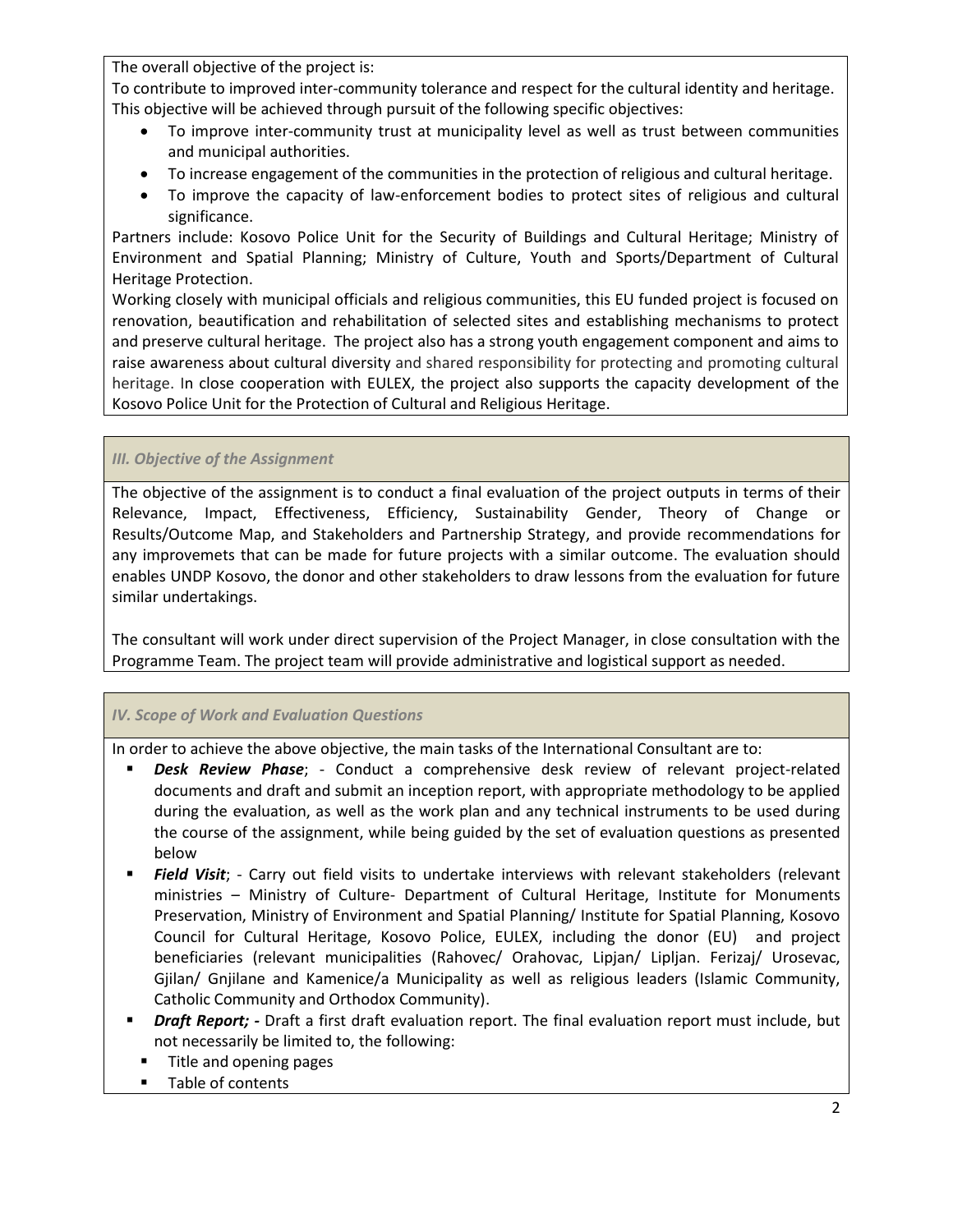- **EXECUTE:** List of acronyms and abbreviations
- **Executive summary**
- **Introduction**
- **•** Description of the intervention
- **Evaluation scope and objectives**
- **Evaluation methodology**
- **Data analysis**
- **Findings and conclusions**
- **Recommendations**
- **Lessons learned**
- Report annexes
- *Final report* ; Based on the draft report and the comments provided by UNDP, and donors, the evaluator will produce a final report. The final report provides the complete content of the report as per the main outline proposed above. Upon completion of the draft final report, UNDP and other stakeholders' feedback will provide additional feedback.The final report will be completed by the evaluator 10 days after UNDP provides the feedback.

The following evaluation criteria and related evaluation questions are proposed for the evaluation process; however these can be expanded and modified by the evaluator:

| <b>Relevant</b><br>evaluation criteria | <b>Key questions suggested</b>                                                                                                                                                                                                                                                                                                                                                                                                                                                                                                                                                                                                                                |  |  |  |  |
|----------------------------------------|---------------------------------------------------------------------------------------------------------------------------------------------------------------------------------------------------------------------------------------------------------------------------------------------------------------------------------------------------------------------------------------------------------------------------------------------------------------------------------------------------------------------------------------------------------------------------------------------------------------------------------------------------------------|--|--|--|--|
| Relevance                              | - Is the project relevant for the main beneficiary<br>- Has the initiative tackled key climate change issues?<br>- How relevant was the choice of capacity on climate change interventions for the<br>stakeholders?                                                                                                                                                                                                                                                                                                                                                                                                                                           |  |  |  |  |
| Effectiveness                          | - To what level the project has reached the results stated in the project<br>document?                                                                                                                                                                                                                                                                                                                                                                                                                                                                                                                                                                        |  |  |  |  |
| Sustainability                         | - Will the project results last in time?<br>- Are there jeopardizing aspects that have not been considered or abated by the<br>project actions?<br>-Has ownership of the actions and impact been transferred to the corresponding<br>stakeholders?<br>-Have the beneficiaries the capacity to take over the results of the project and<br>maintain and further develop the results<br>- Which measures to ensure sustainability have proved more effective?<br>- What capacity on climate change products and/or measures are available/easily<br>replicated by the municipality                                                                              |  |  |  |  |
| Impact                                 | - Is there evidence of long lasting desired changes?<br>- Has the initiative influenced policy making at different levels?<br>- Has the project impacted the desired target actors and how?<br>- To what degree the project contributed to the development taken place in<br>regards the project goals?<br>- Is there evidence that institutional systems/mechanisms are in place which:<br>Supports further capacity for climate resilient development at national and<br>1)<br>local level;<br>Implement the low emission climate resilient strategy and action plans; and<br>2)<br>3) promotes sustainable energy policies and programs and enhance public |  |  |  |  |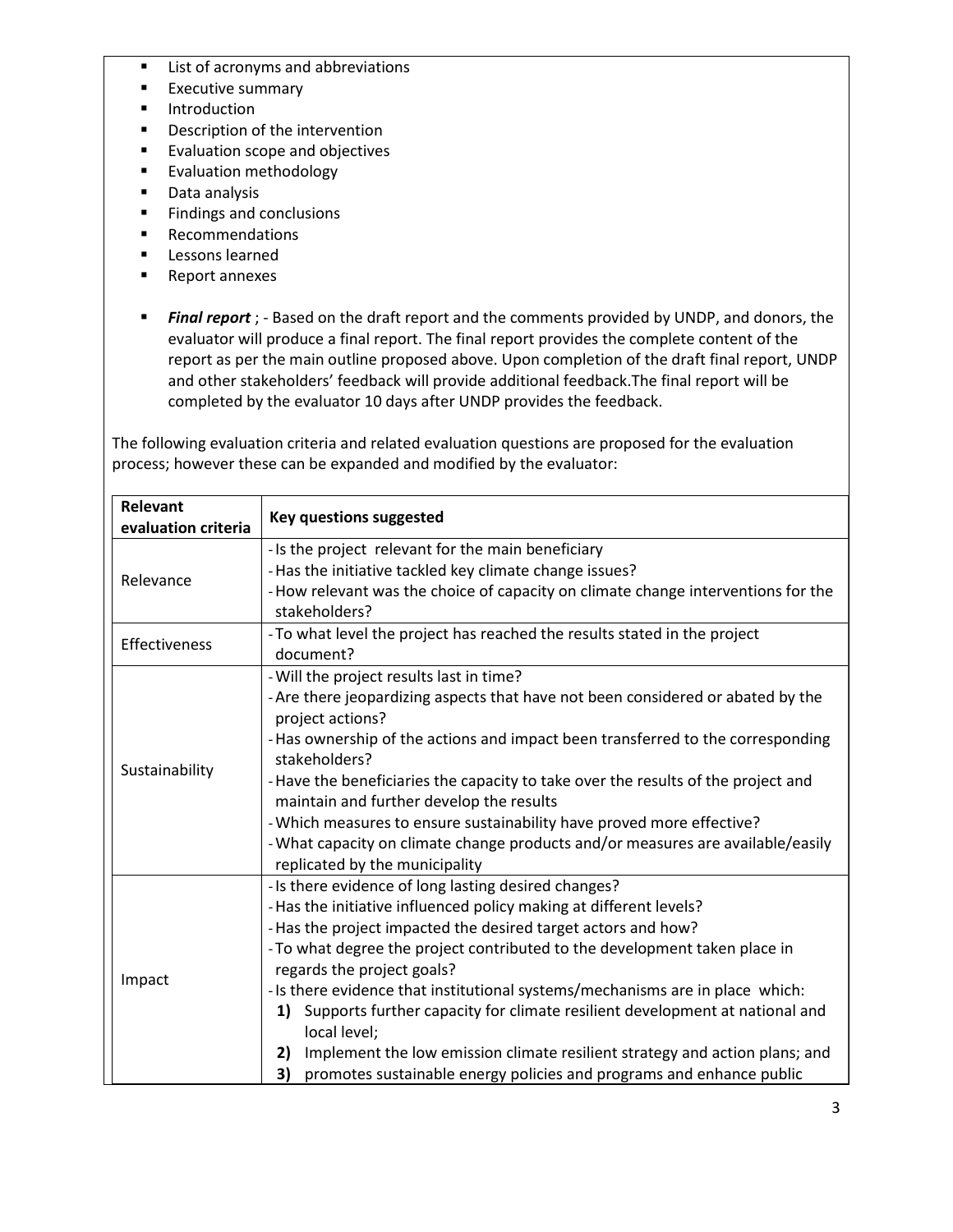|                  | awareness in municipalities concerning energy efficiency                        |  |  |  |  |
|------------------|---------------------------------------------------------------------------------|--|--|--|--|
| Efficiency       | - Have resources been used efficiently?                                         |  |  |  |  |
|                  | - Have efforts for integrated approach been made appropriately?                 |  |  |  |  |
| Stakeholders and | - Who are the major actors and partners involved in the project and how were    |  |  |  |  |
| Partnership      | their roles and interests?                                                      |  |  |  |  |
| Strategy         | - Was the partnership strategy effective?                                       |  |  |  |  |
| Evaluation       | - Can the project be evaluated credibly?                                        |  |  |  |  |
|                  | - Were intended results (outputs, outcomes) adequately defined, appropriate and |  |  |  |  |
|                  | stated in measurable terms, and are the results verifiable?                     |  |  |  |  |
|                  | - Were monitoring systems in place?                                             |  |  |  |  |
| Theory of Change | - What are the underlying rationales and assumptions or theory that defines the |  |  |  |  |
| or               | relationships or chain of results that lead initiative strategies to intended   |  |  |  |  |
| Results/Outcome  | outcomes?                                                                       |  |  |  |  |
| Map              | - What are the assumptions, factors or risks inherent in the design that may    |  |  |  |  |
|                  | influence whether the initiative succeeds or fails?                             |  |  |  |  |
| Gender           | - What effects were realized in terms of gender equality, if any?               |  |  |  |  |
|                  | - Were women and men distinguished in terms of participation and benefits       |  |  |  |  |
|                  | within project?                                                                 |  |  |  |  |

 The response to the above questions should be followed by specific short and long term recommendations that could be undertaken by UNDP or the stakeholders.

- These analyses have to be done for each output and for the overall project.
- The evaluator is responsible for refining the evaluation methodology, evaluation questions, carrying out the evaluation and delivering UNDP Kosovo with a draft report and a final report.
- The key stakeholders, those involved in the implementation, those served or affected by the project and the users of the evaluation should be involved in the evaluation process.
- Finalize the evaluation report, including incorporation of feedback from UNDP, the donor and stakeholders.

## *V. Methodology and Evaluation Ethics*

The Consultant may employ any relevant and appropriate quantitative or qualitative methods it deems appropriate to conduct the project final evaluation. Methods should include: desk review of documents; interviews with stakeholders, partners, and beneficiaries; field visits; use of questionnaires or surveys, etc. However, a combination of primary and secondary, as well as qualitative and quantitative data should be used. The International consultant is expected to revise the methodological approach in consultation with key stakeholders as necessary. The International Consultant should present both quantitative data and qualitative findings and data.

The Consultant is expected to hold interviews and meetings with relevant staff of UNDP, municipal officials, partners, and beneficiaries.

The International consultant is expected to share the list of interview questions and interviewee's to be conducted beforehand, and receive feedback and clearance from UNDP.

The suggested methodology should be compatible with the UNDP approach to evaluations as described in the *[Handbook for Planning, Monitoring and Evaluation](http://web.undp.org/evaluation/handbook/)*.

The International Consultant is expected to use its findings and expertise to identify the lessons learned,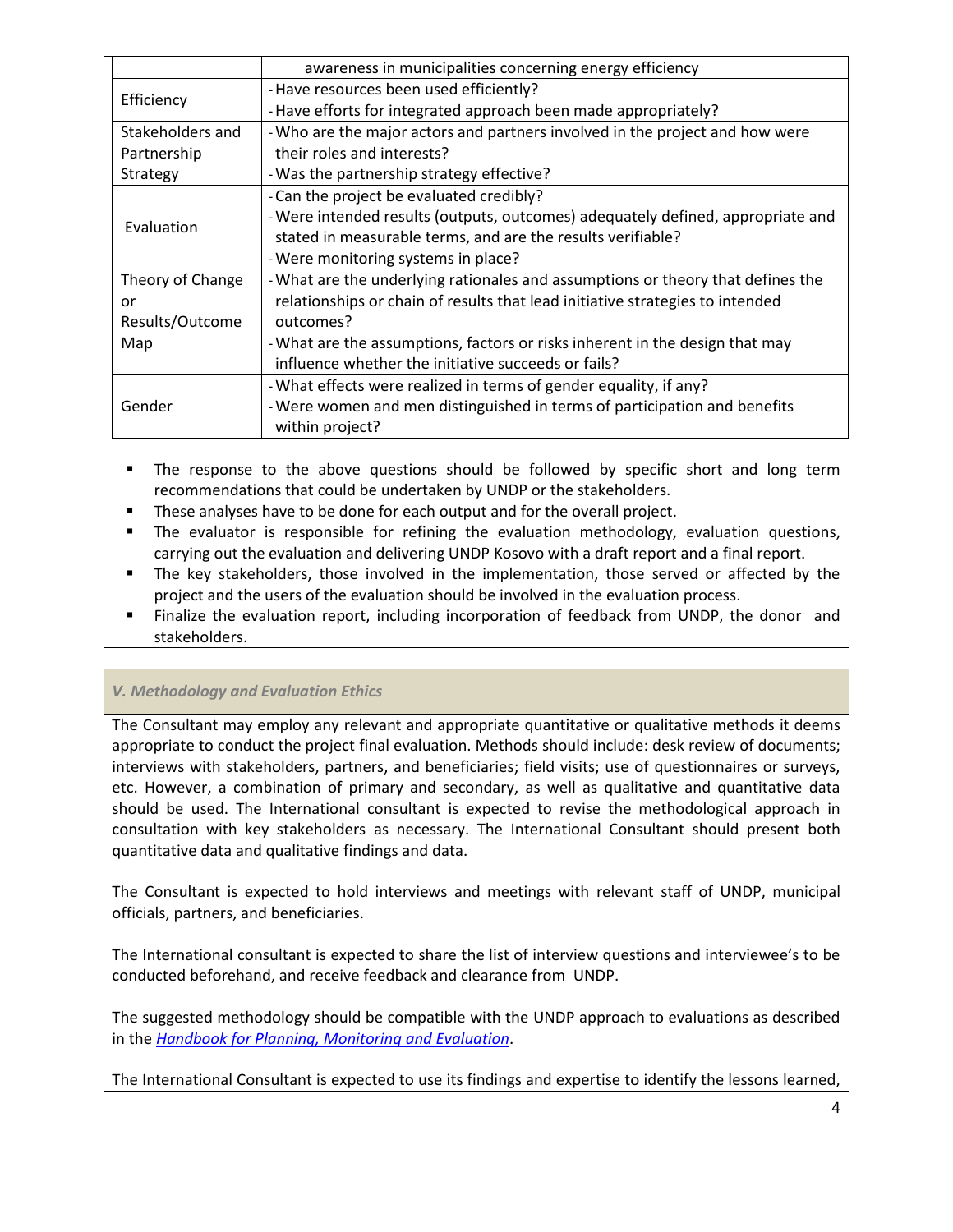and to propose recommendations for improving the project's future efforts toward achieving the expected results.

The final evaluation will be conducted in accordance with the principles outlined in the UNED '*[Ethical](http://www.unevaluation.org/ethicalguidelines)  [Guidelines for Evaluation](http://www.unevaluation.org/ethicalguidelines).'* The International Consultant must address any critical issues in the design and implementation of the evaluation, including evaluation ethics and procedures to safeguard the rights and confidentiality of information providers, for example: measures to ensure compliance with legal codes governing areas such as provisions to collect and report data, particularly permissions needed to interview or obtain information about children and young people; provisions to store and maintain security of collected information; and protocols to ensure anonymity and confidentiality.

| <b>VI. Expected Results</b>                                                                                                                                                           | <b>Number of</b><br>days | <b>Tentative</b><br>due dates<br>$(2017)$ : | <b>Approval by:</b> |
|---------------------------------------------------------------------------------------------------------------------------------------------------------------------------------------|--------------------------|---------------------------------------------|---------------------|
| Inception report including details of the<br>methodology and work plan is drafted, submitted,<br>and endorsed by UNDP.                                                                | 4 days                   | 24 April<br>2017                            | Project Manager     |
| Field<br>visits,<br>meetings<br>and<br>interviews<br>are<br>conducted, to gather data to be used in the $1st$<br>draft evaluation report.                                             | 5 days                   | 29 April<br>2017                            | Project Manager     |
| Production of $1st$ draft Evaluation report. The<br>evaluation report should include a descrition of<br>the methodology, the findings, lessons learned<br>and strategic recomedations | 5 days                   | 04 May<br>2017                              | Project Manager     |
| A Final Evaluation report including incorporation<br>feedback from UNDP, the donor<br>and<br>of<br>stakeholders                                                                       | 2 days                   | 07 May<br>2017                              | Project Manager     |

### *VII. Deliverables / Final Products Expected*

- 1. Inception report including details of the methodology and work plan is drafted, submitted, and endorsed by UNDP.
- 2. Final Evaluation report including incorporation of feedback from UNDP, the donor and stakeholders.

### *VIII. Requirements and qualifications*

#### **Education:**

 Master's degree in social sciences, international development or other related qualification. *(10 points)*

### **Experience:**

- At least 5 years of demonstrated relevant work experience with evaluation of development interventions at national and/or international level is required. (25 points)
- Experience with peacebuilding and conflict prevention work. Previous work experience in the Western Balkans, preferably Kosovo in particular, is considered an asset. *(10 points)*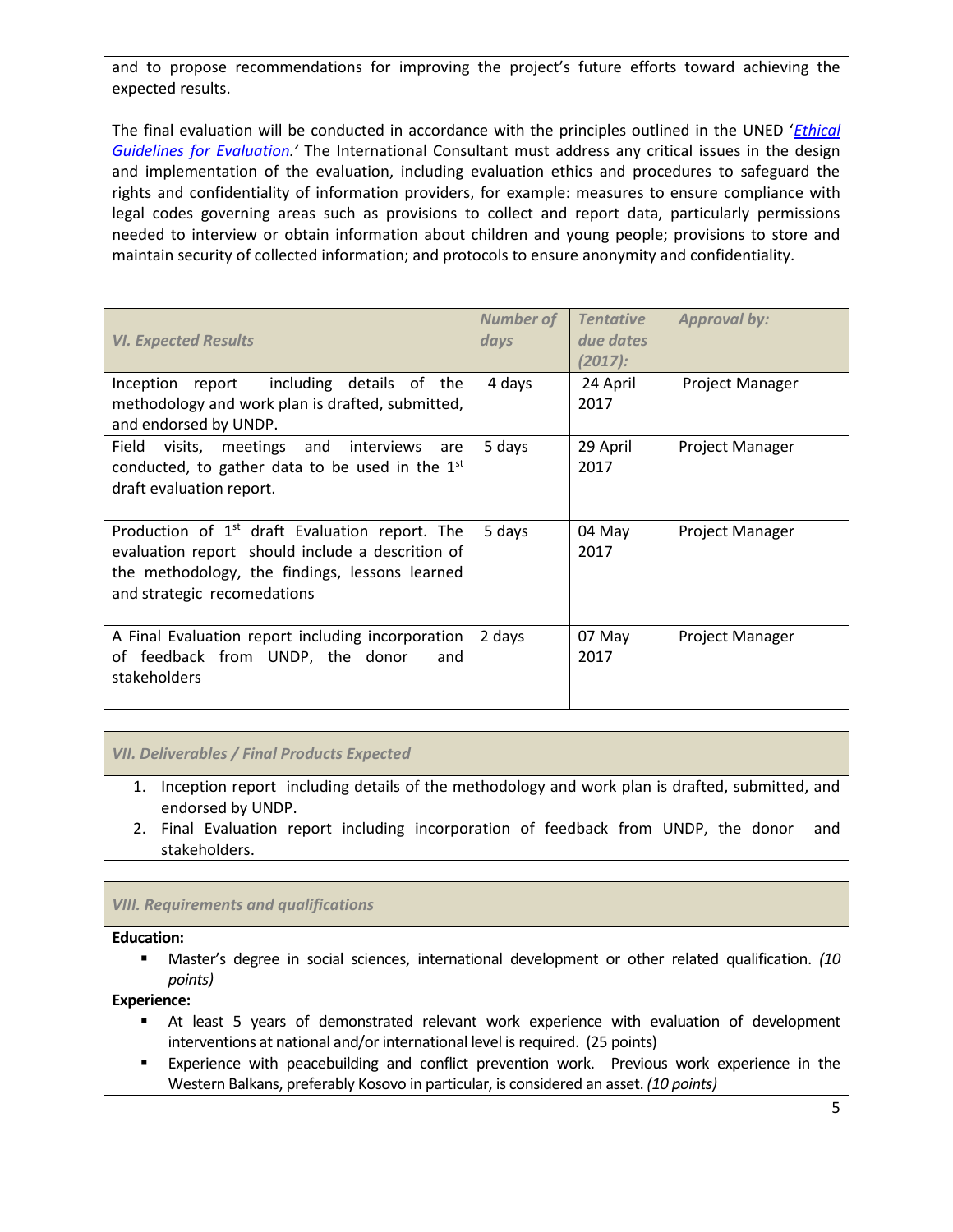Extensive knowledge of results-based management evaluation, as well as of participatory M&E methodological and practical considerations in conducting evaluations of development interventions is required. *(15 points)*

### **Language requirements:**

Fluent in English. Excellent analytical and report writing skills in clear and fluent English. *(10 points)*

### *IX. Competencies*

#### **Corporate Competencies:**

- Committed to professionalism, impartiality, accountability and integrity;
- Displays cultural, gender, religion, race, nationality, ethnicity, and age sensitivity and adaptability;
- Demonstrates substantial experience in gender equality. Actively promotes gender equality in all activities;
- **Treats all people fairly without favouritism.**

### **Functional Competencies:**

- Ability to work effectively within a team and develop good relationships with counterparts and stakeholders;
- Ability to synthesise research and draw conclusion on the related subjects;
- Ability to pay attention to details;
- **EXCELLENT INTERT IS A LOCAL SKILLS AND ADDUCATE ADDET** EXCELLENT INTERT EXCELLENT EXCELLENTS EXCELLENTS FOR DETAI
- Ability to establish effective working relations in a multicultural team environment;
- Good organisational skills;
- **Commitment to accomplish work;**
- **Responds positively to critical feedback;**
- Results and task oriented.

### *X. Scope of price proposal and schedule of payments*

### **Remuneration - Lump Sum Amount:**

The Contract is based on lump sum remuneration and shall be processed subject to deliverables as per the schedule listed below:

- Upon signature of the contract: **20% of the total amount of the contract**
- Deliverable 2 Draft Evaluation report: **50% of the total amount of the contract**
- Deliverable 3 Final Evaluation report: **30% of the total amount of the contract**

### **Required Presentation of Offer:**

The following documents are required:

- **P11 or Resume (signed),** indicating all past experience from similar projects, as well as the contact details (email and telephone number) of the candidate and at least three (3) professional references **(P11 can be downloaded at UNDP web site: [http://www.ks.undp.org/content/kosovo/en/home/operations/jobs/\)](http://www.ks.undp.org/content/kosovo/en/home/operations/jobs/)**

- **Technical proposal,** a max. 2 page document briefly outlining the methodology envisaged for the assignment for delivering the expected results within the indicated timeframe

- **Financial proposal,** The consultant is expected to provide an all-inclusive lump sum amount/financial proposal. The Offeror must indicate at this point, and ensure that all such costs are duly incorporated in